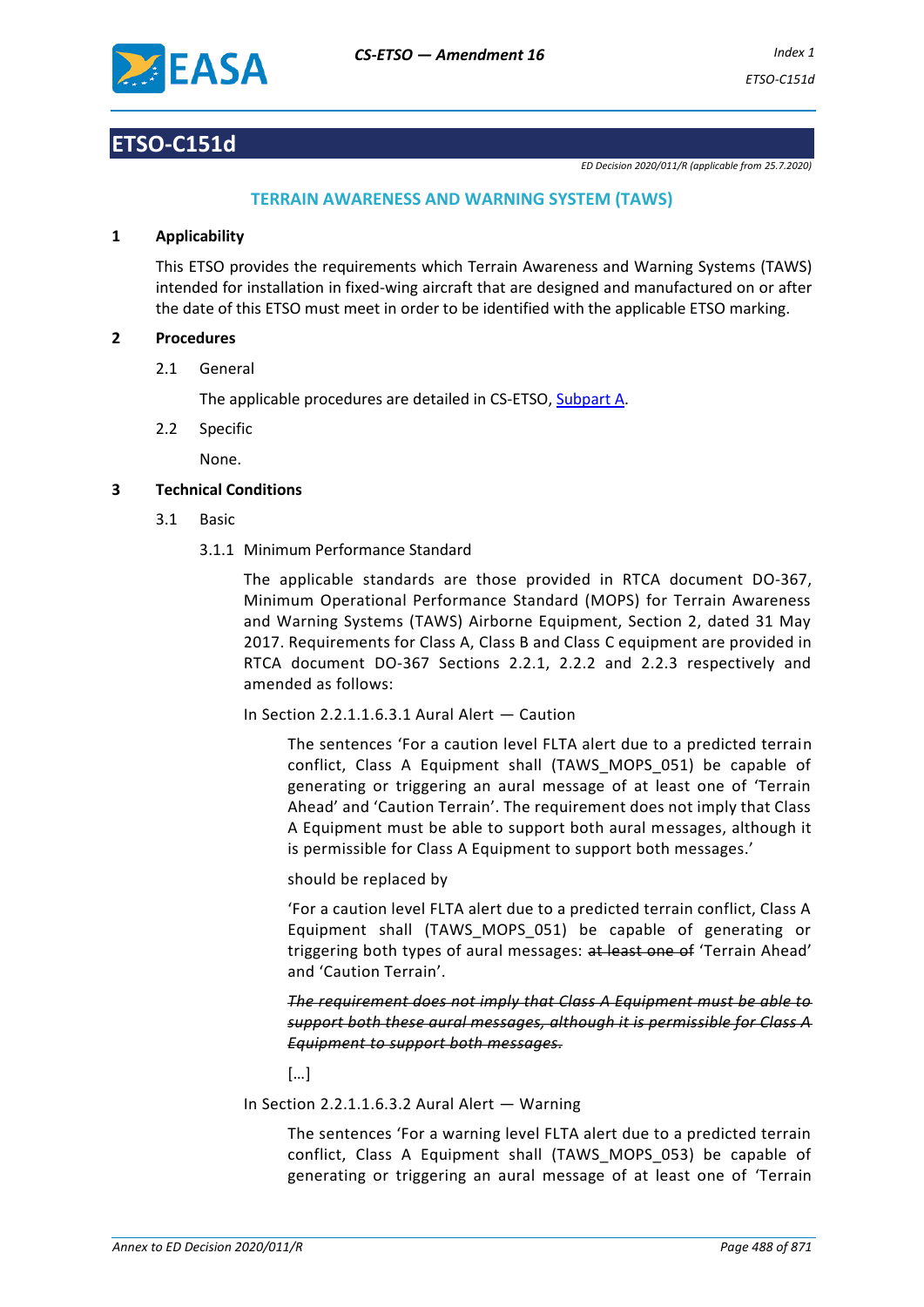

Ahead. Pull up' and 'Terrain. Terrain, Pull up'.

'The requirement does not imply that Class A Equipment must be able to support both aural messages. although it is permissible for Class A Equipment to support both messages.'

should be replaced by

'For a warning level FLTA alert due to a predicted terrain conflict, Class A Equipment shall (TAWS\_MOPS\_053) be capable of generating or triggering both types of aural messages: of at least one of 'Terrain Ahead. Pull up' and 'Terrain. Terrain, Pull up'.

*'The requirement does not imply that Class A Equipment must be able to support both these aural messages. although it is permissible for Class A Equipment to support both messages.'*

3.1.2 Environmental Standard

See CS-ETSO, Subpart A, paragraph 2.1.

3.1.3 Computer Software

See CS-ETSO, Subpart A, paragraph 2.2.

3.1.4 Airborne Electronic Hardware

See CS-ETSO, Subpart A, paragraph 2.3.

- 3.2 Specific
	- 3.2.1 Failure Condition Classification

See CS-ETSO, Subpart A, paragraph 2.4.

For Class A and B ETSO articles, a failure of the function defined in paragraph 3.1.1 due to a TAWS computer malfunction resulting in false terrain warnings, an unannunciated loss of function, or the presentation of hazardously misleading information is a major failure condition.

For Class C ETSO articles, a failure of the function defined in paragraph 3.1.1 due to a TAWS computer malfunction resulting in false terrain warnings, an unannunciated loss of function, or the presentation of hazardously misleading information is a minor failure condition.

A loss of the function defined in paragraph 3.1.1 is a minor failure condition.

Note: Hazardously misleading information is defined as an incorrect depiction of the terrain threat relative to the aeroplane during an alert condition.

#### 3.2.2 Operating Instructions

Operating instructions and article limitations that are sufficient to describe the operational capability of the equipment, including the coverage of the database (geographical areas and airport characteristics), should be documented and made available to the user. The operating instructions must include information on the effects of a loss of GNSS on the TAWS function if the TAWS relies on the GPS. Additionally, the instructions must contain processes for updating the terrain database.